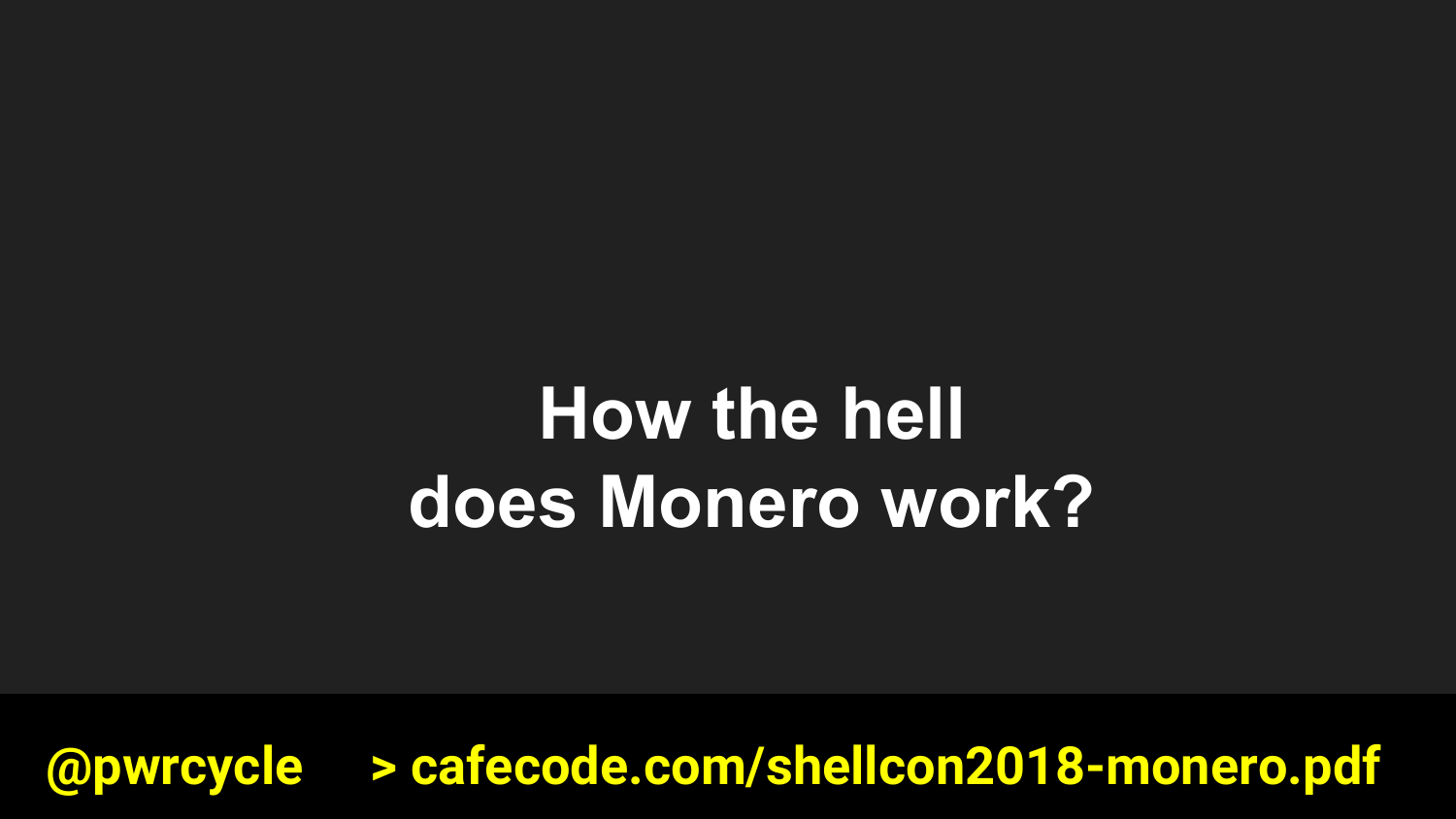### whois pwrcycle

| <b>Prolexic</b>   | <b>SOC</b>        |  |
|-------------------|-------------------|--|
| Verisign          | <b>VIDN</b>       |  |
| <b>Apple</b>      | <b>SIRT</b>       |  |
| F5                | <b>Silverline</b> |  |
| <b>Salesforce</b> | <b>NetSec</b>     |  |

|                            | <b>Gmail</b>    | <b>Reddit</b>         |
|----------------------------|-----------------|-----------------------|
| <b>pwrcycle on Twitter</b> |                 | Freenode <sup>1</sup> |
|                            | LinkedIn Signal |                       |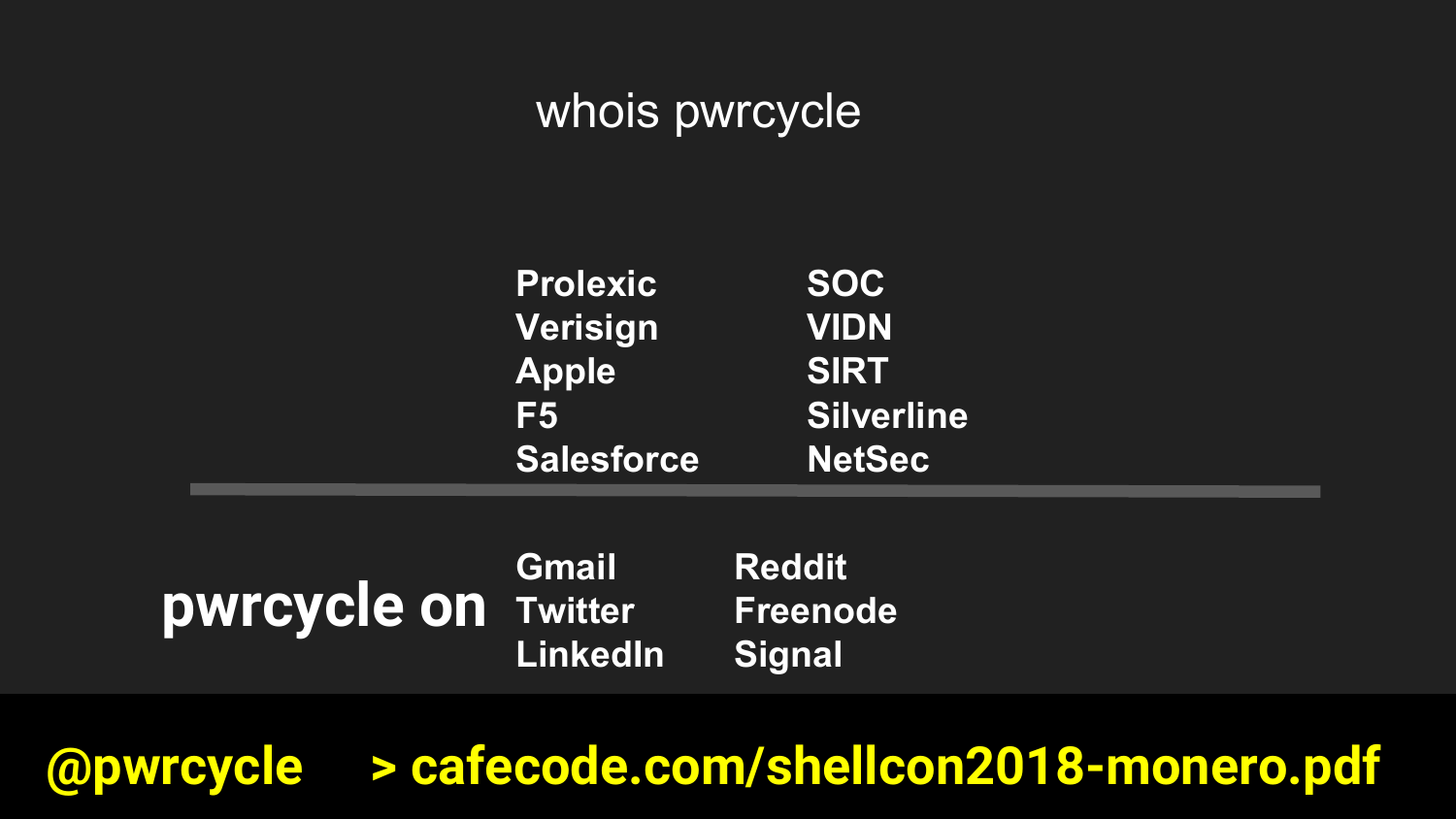### **4 Pillars of Monero's Cryptography**

- 
- 
- 
- 

● **Ring Signatures Obscures the Sender** ● **Ring CT Obscures the Amount Stealth Addresses Cobscures the Receiver** ● **(Kovri i2p router) Obscures the entire**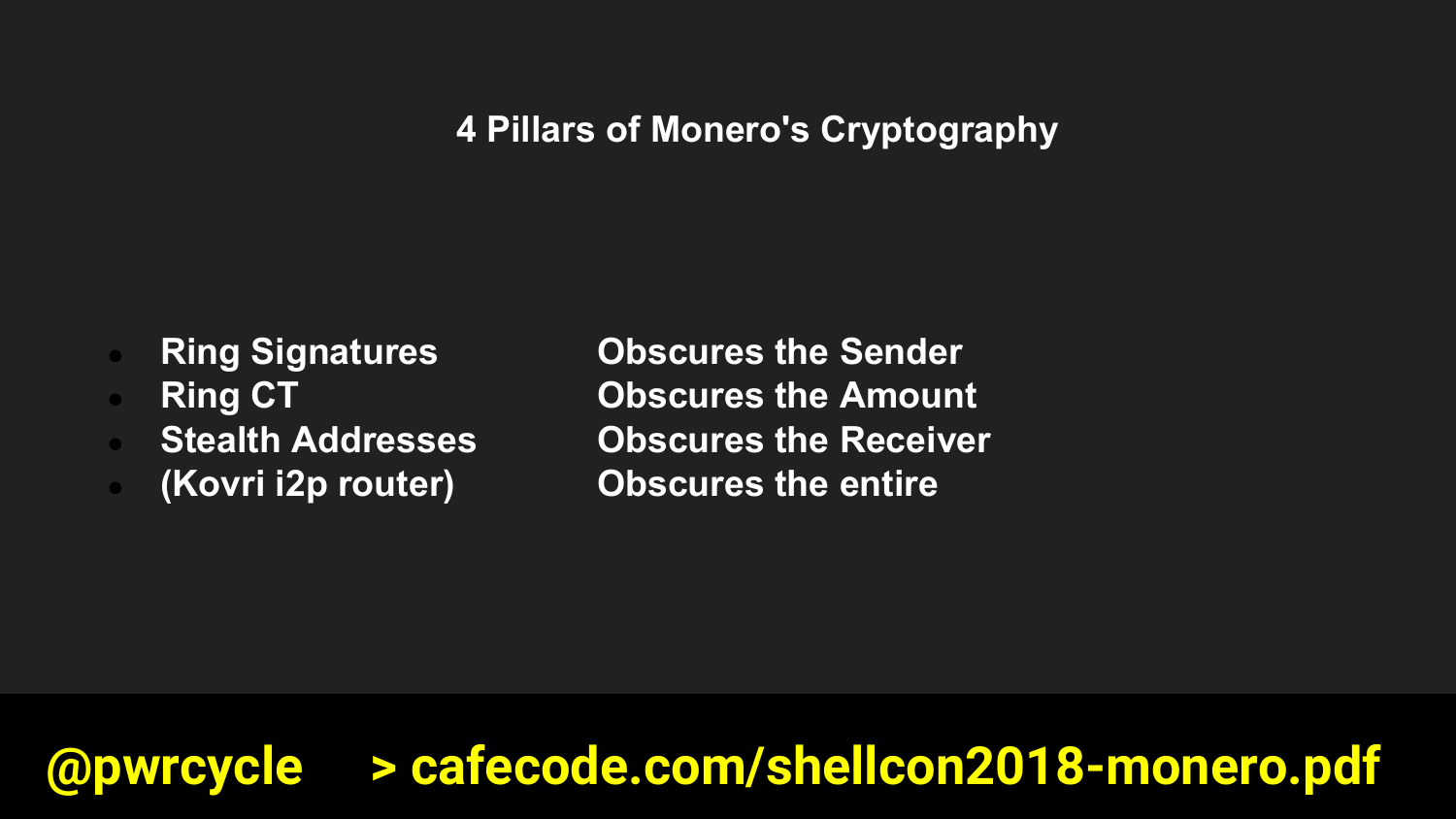**Ring signatures are composed of a ring of keys and a signature from that ring. Each signature is generated with a Moner user's private key and a set of unrelated public keys.**

**A recipient verifying a signed transaction would not be able to tell which ring member corresponds to the sender's key that created the transaction.**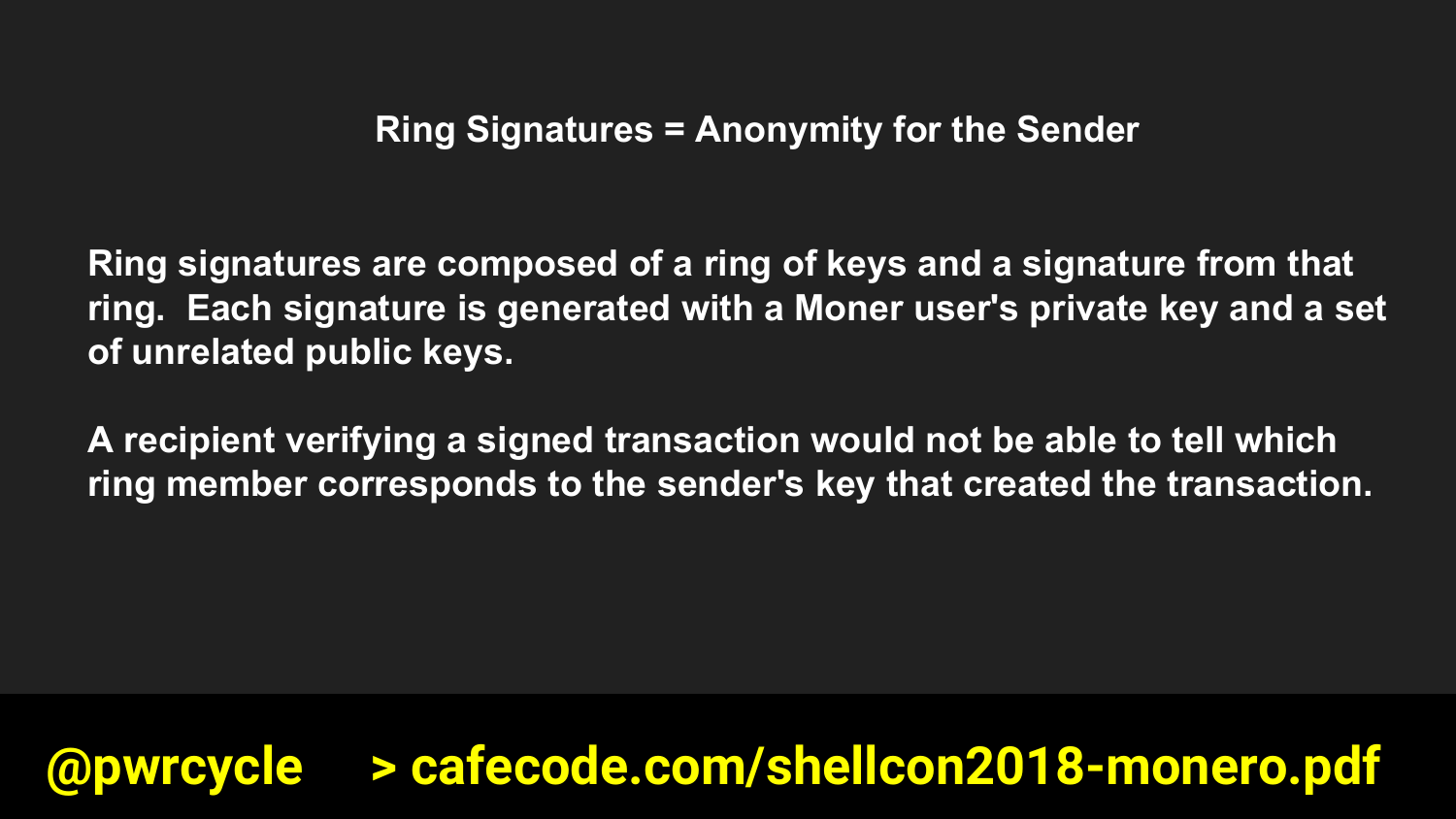**Ring signatures were originally called "Group Signatures" (David Chaum and Eugene van Heyst in 1991) because they were thought of as a way to prove a signer belongs to a group, without necessarily identifying an individual.** 

**Ring Signatures allow for unforgeable, signer-ambiguous transactions that leave currency flows largelyuntraceable.**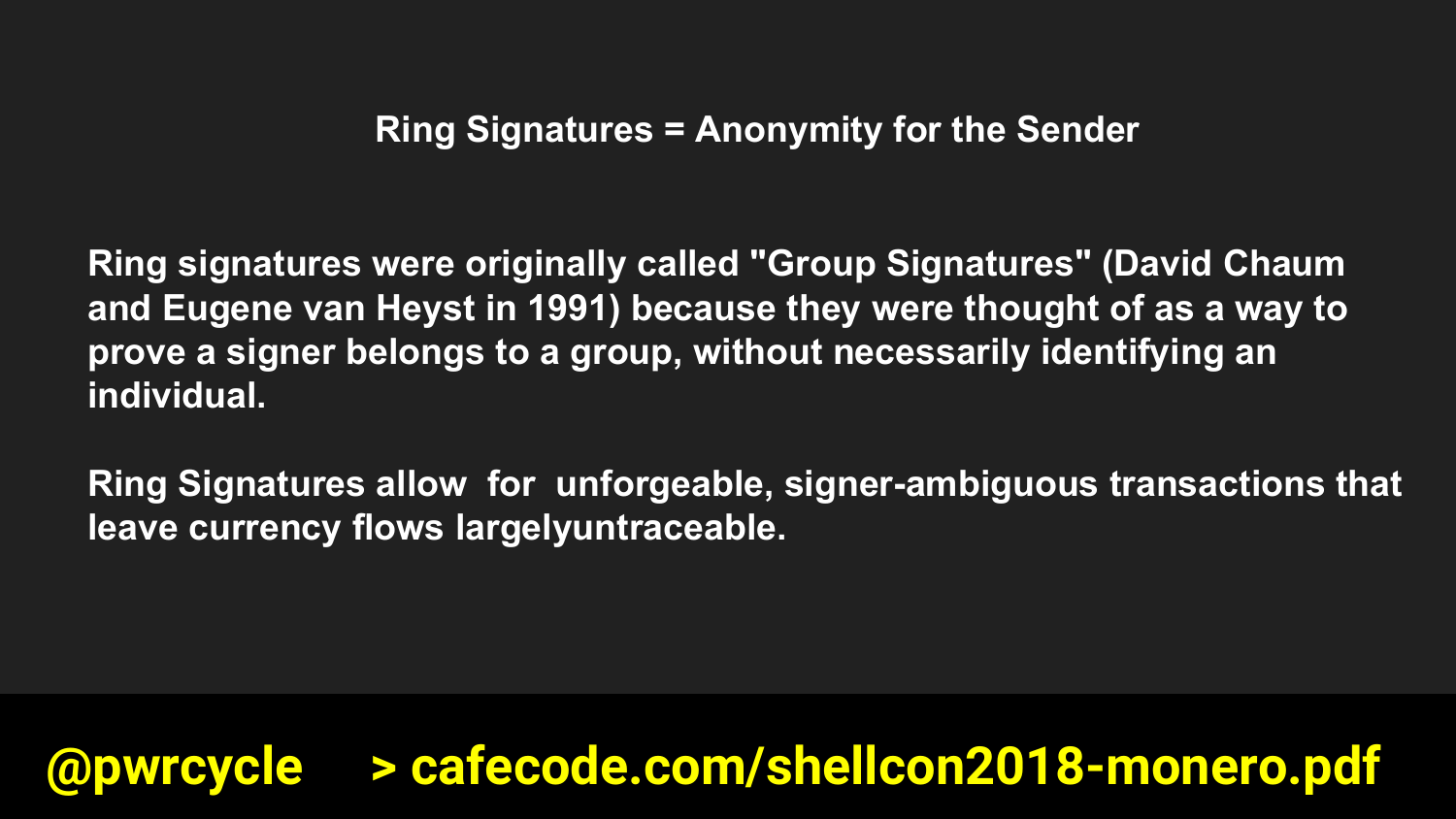#### **Ring Signatures = Anonymity for the Sender**



Monero's Ring Signatures, RingCT, & Stealth Addresses make determining any previous transaction nearly impossible.

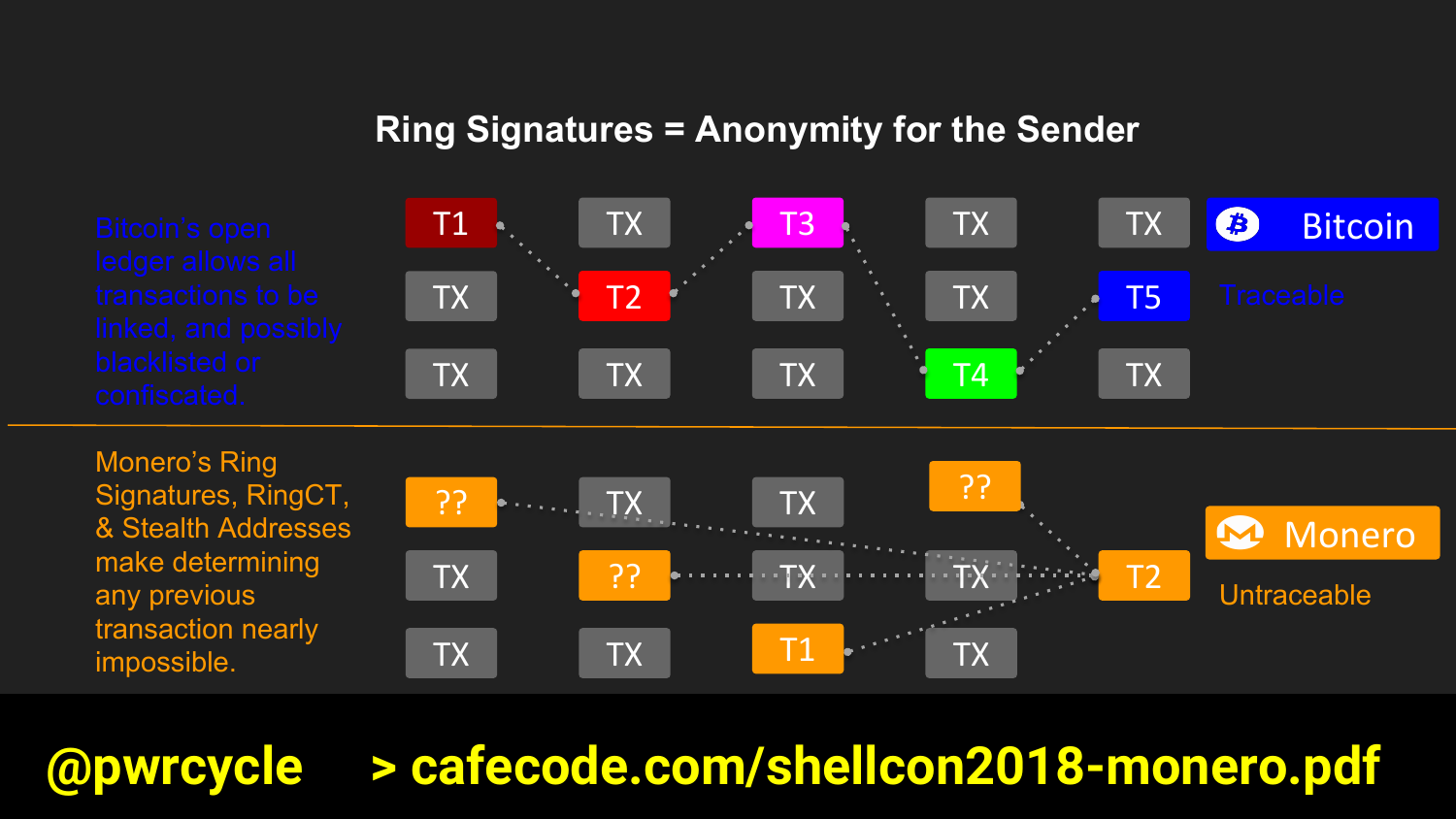**RingCT, implemented in Jan, 2017 (v4 of the Monero protocol). Miners confirm blocks and transactions. Miners don't know how much Monero is contained in each input and output, but they still need to prove the sum of input amounts equals the sum of output amounts.**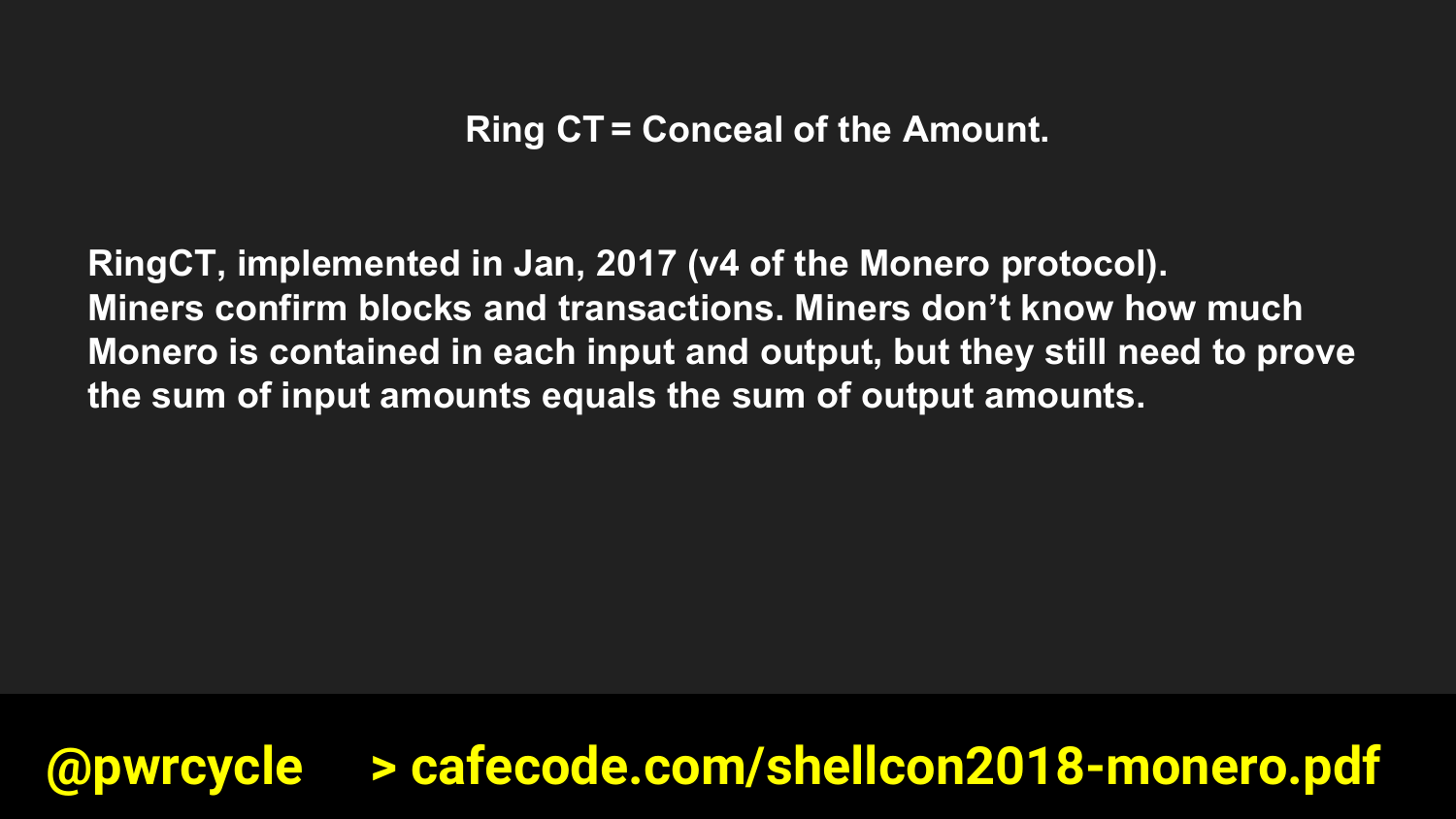#### **The RingCT Formula**

Since commitments are additive and we don't know  $\gamma$ , we could easily prove our inputs equal outputs to observers by making the sum of commitments to input and output amounts equal zero:4

$$
\sum_j C_{j,in} - \sum_t C_{t,out} = 0
$$

To avoid sender identifiability, Shen Noether proposed [61] verifying that commitments sum to a certain non-zero value:

$$
\sum_{j} C_{j,in} - \sum_{t} C_{t,out} = zG
$$

$$
\sum_{j} (x_j G + a_j H) - \sum_{t} (y_t G + b_t H) = zG
$$

$$
\sum_{j} x_j - \sum_{t} y_t = z
$$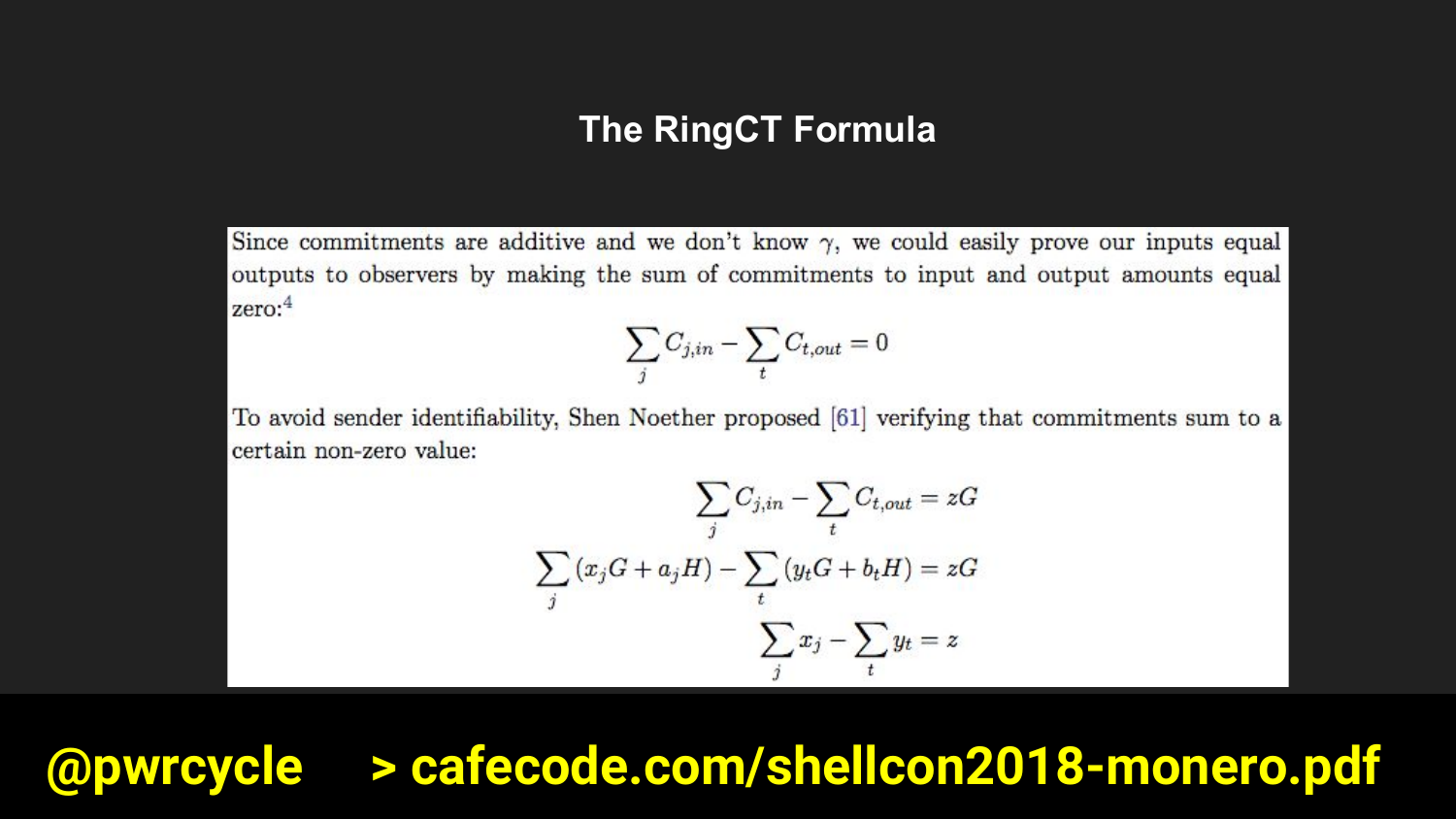**The Sender automatically creates a Stealth Addresses, a random one-time addresses, for every transaction on behalf of the Receiver. The Receiver can publish one wallet address, yet all incoming payments will go to a unique addresses on the blockchain.**

**The Sender uses the Receiver's public key to cryptographically address the transaction so that only the Receiver can read it from the blockchain.**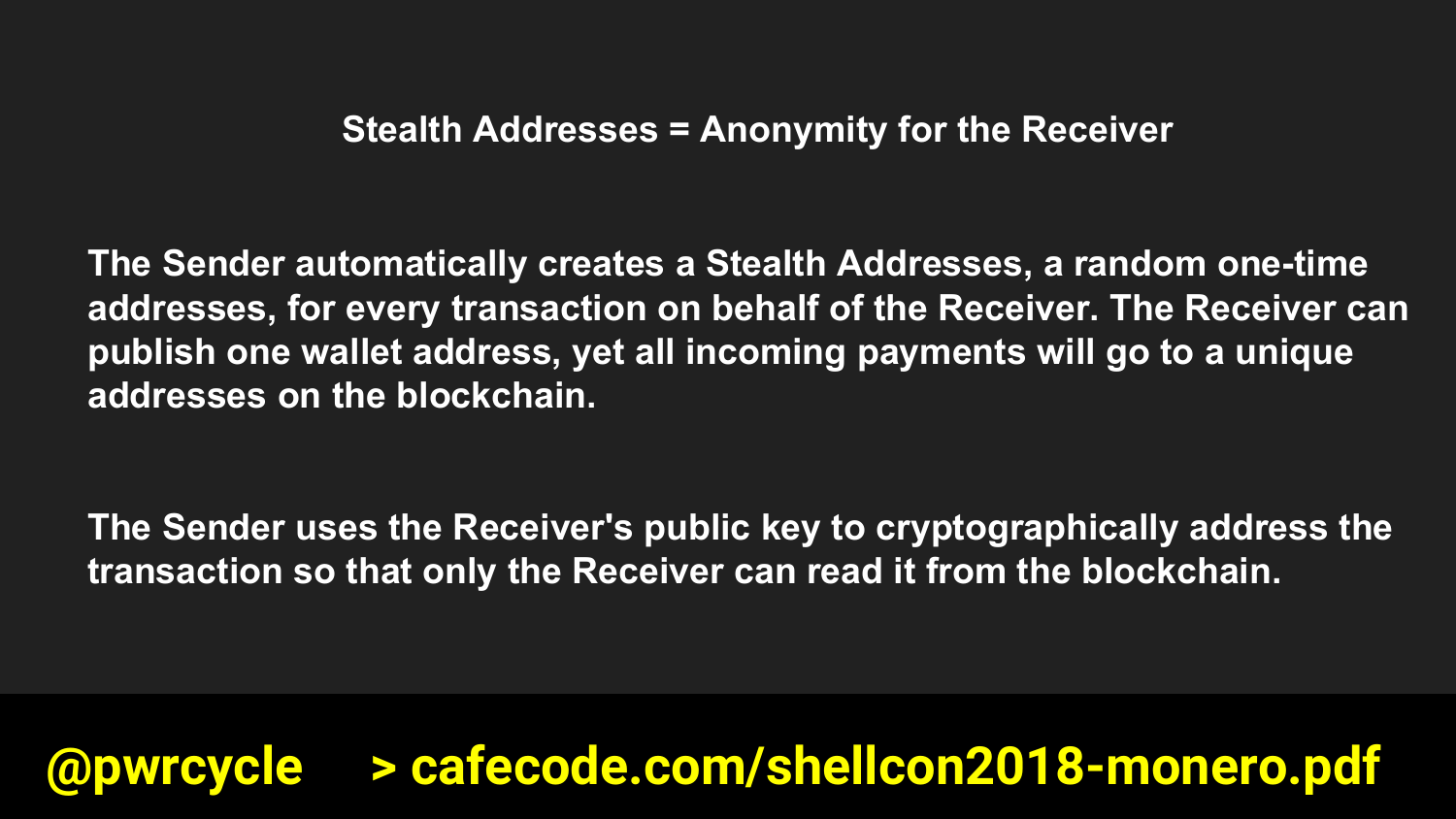#### **Stealth Addresses = Anonymity for the Receiver**

1. Alice generates a random number  $r \in_R \mathbb{Z}_l$ , and calculates the one-time public key<sup>2</sup>

$$
K^o = \mathcal{H}_n(rK^v_B)G + K^s_B
$$

- 2. Alice sets  $K^o$  as the addressee of the payment, adds the value rG to the transaction data. and submits it to the network.
- 3. Bob receives the data and sees the values rG and  $K^o$ . He can calculate  $k_B^v r G = r K_B^v$ . He can then calculate  $K_B^s = K^o - \mathcal{H}_n(rK_B^v)G$ . When he sees that  $K_B^s = K_B^s$ , he knows the transaction is addressed to  $him<sup>3</sup>$ .

The private key  $k_B^v$  is called the *view key* because anyone who has it (and Bob's public spend key  $K_B^s$ ) can calculate  $K_B^s$  for every transaction output in the blockchain (record of transactions), and 'view' which ones are addressed to Bob.

4. The one-time keys for the output are:

 $K^{o} = \mathcal{H}_{n}(rK_{B}^{v})G + K_{B}^{s} = (\mathcal{H}_{n}(rK_{B}^{v}) + k_{B}^{s})G$  $k^o = \mathcal{H}_n(rK_B^v) + k_B^s$ 

**Since Monero encrypts every transaction, Bob must compute every transaction to see if it is addressed to him.** 

**(This can make Monero wallet syncing take a while.)**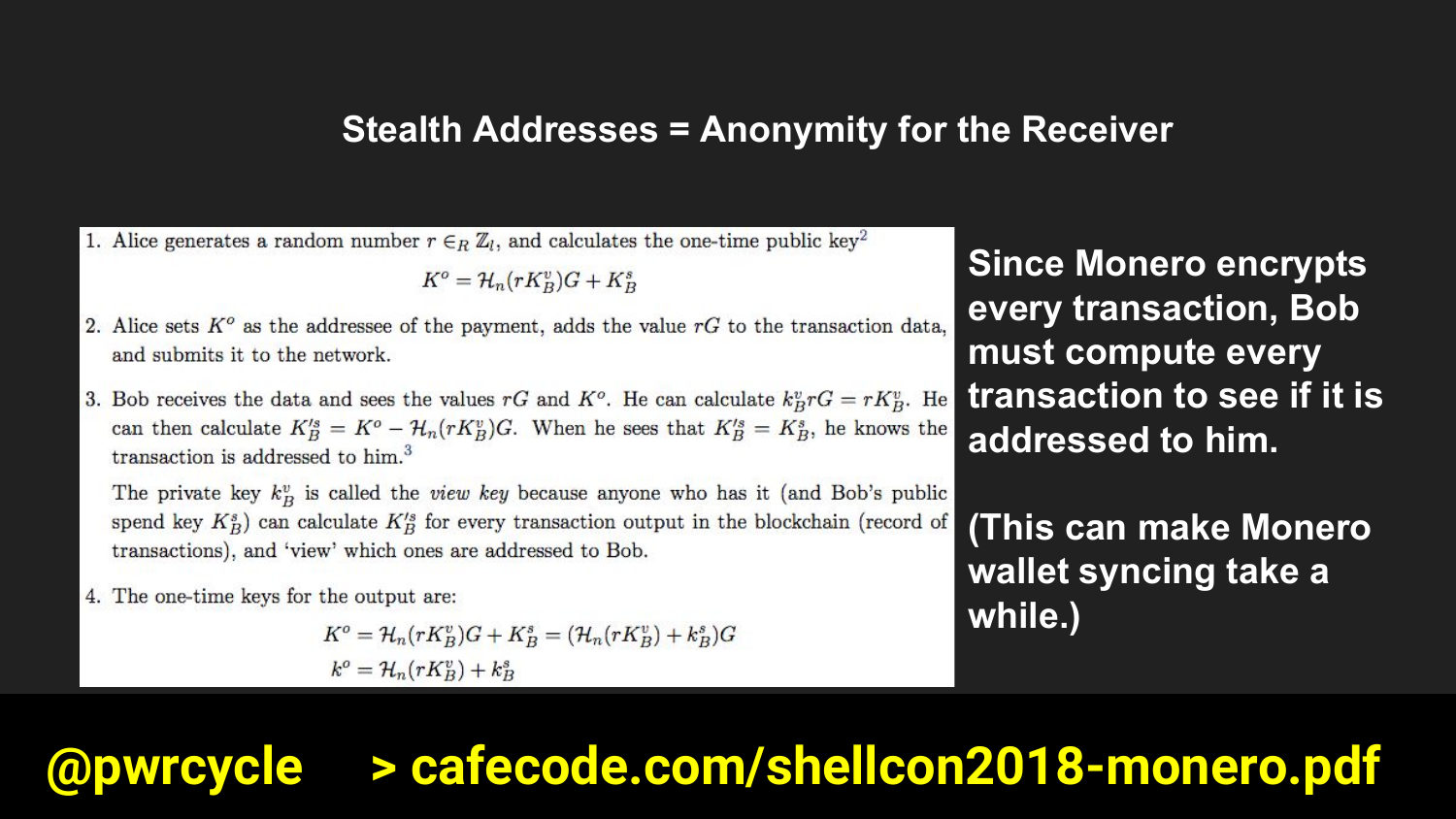**Kovri = i2p router**

**A lightweight and security-focused i2p router written c++. i2p is a network similar to Tor, but without entry/exit nodes or node hierarchy.**

**Kovri, as a router, uses i2p garlic-encryption and garlic-routing to create a private, protected overlay-network across the Internet.**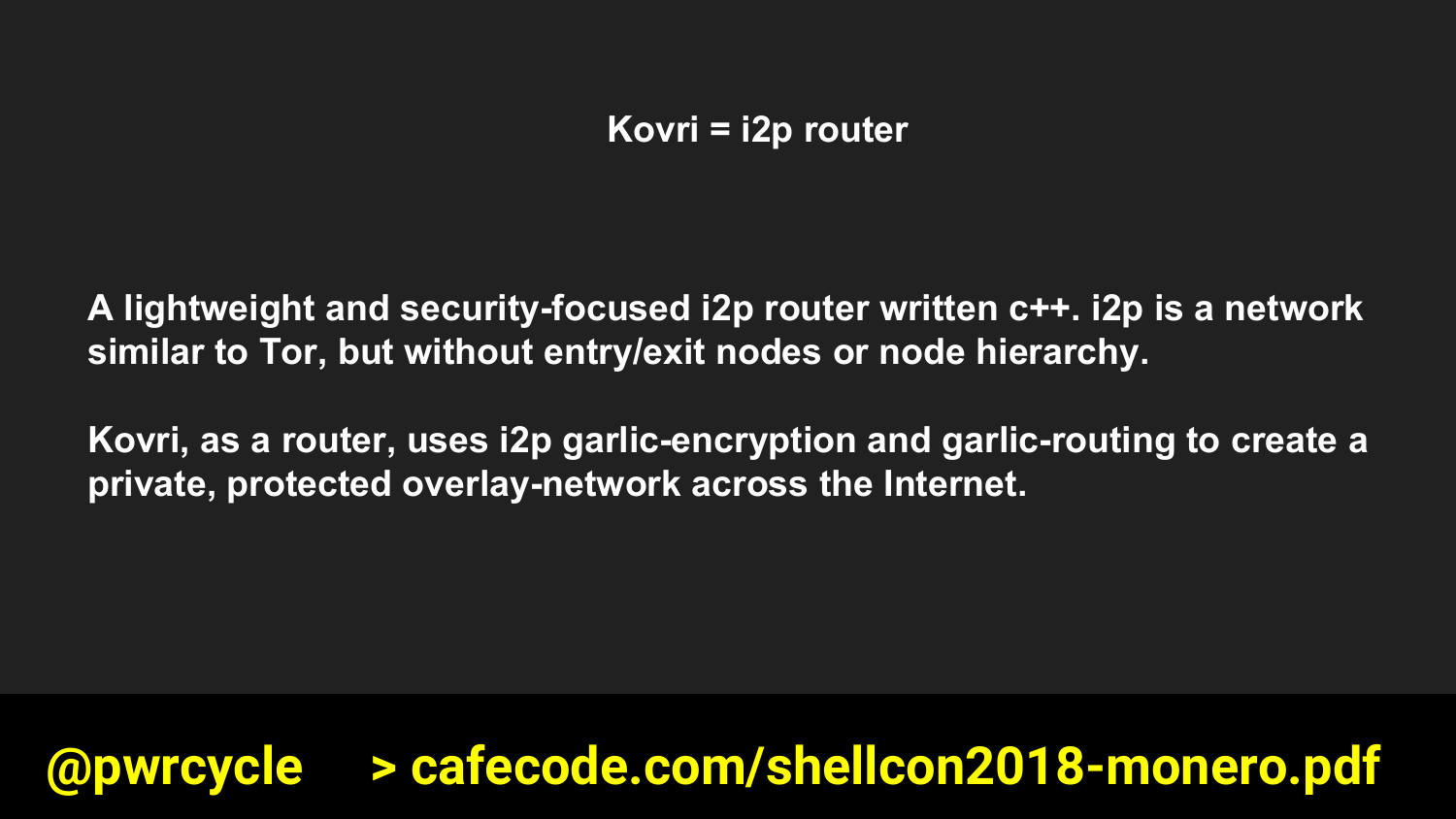#### **Kovri = i2p router**

**In Garlic routing, the packet is encrypted for each hop. Like Russian dolls, or a letter, inside a letter, inside a letter. The receiver does not know if the packet is destined for her, or another peer, until she decodes the packet.**

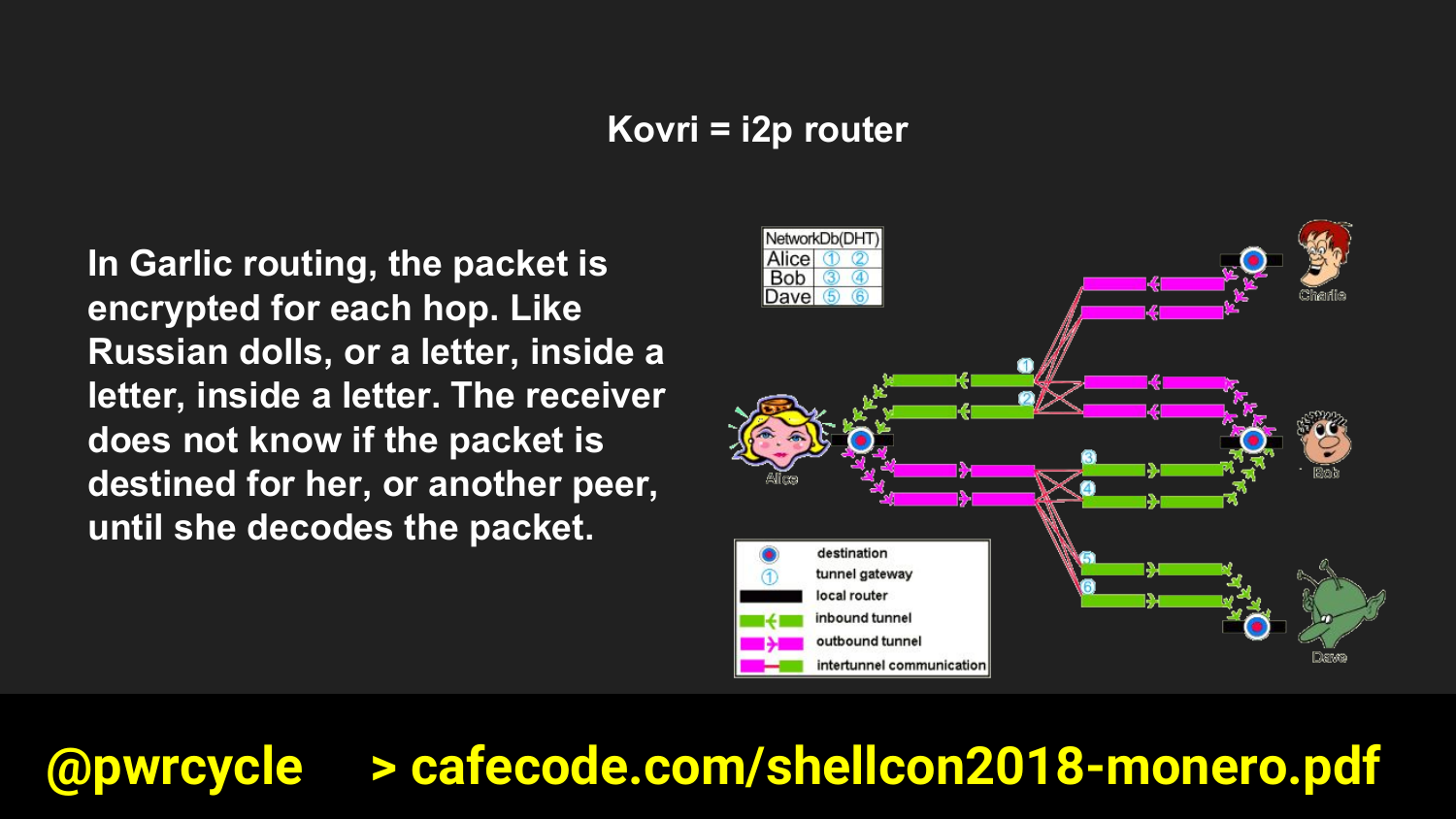### **Kovri = i2p router**

**i2p further obfuscated user traffic by separating inbound & outbound traffic into 2 different tunnels.**

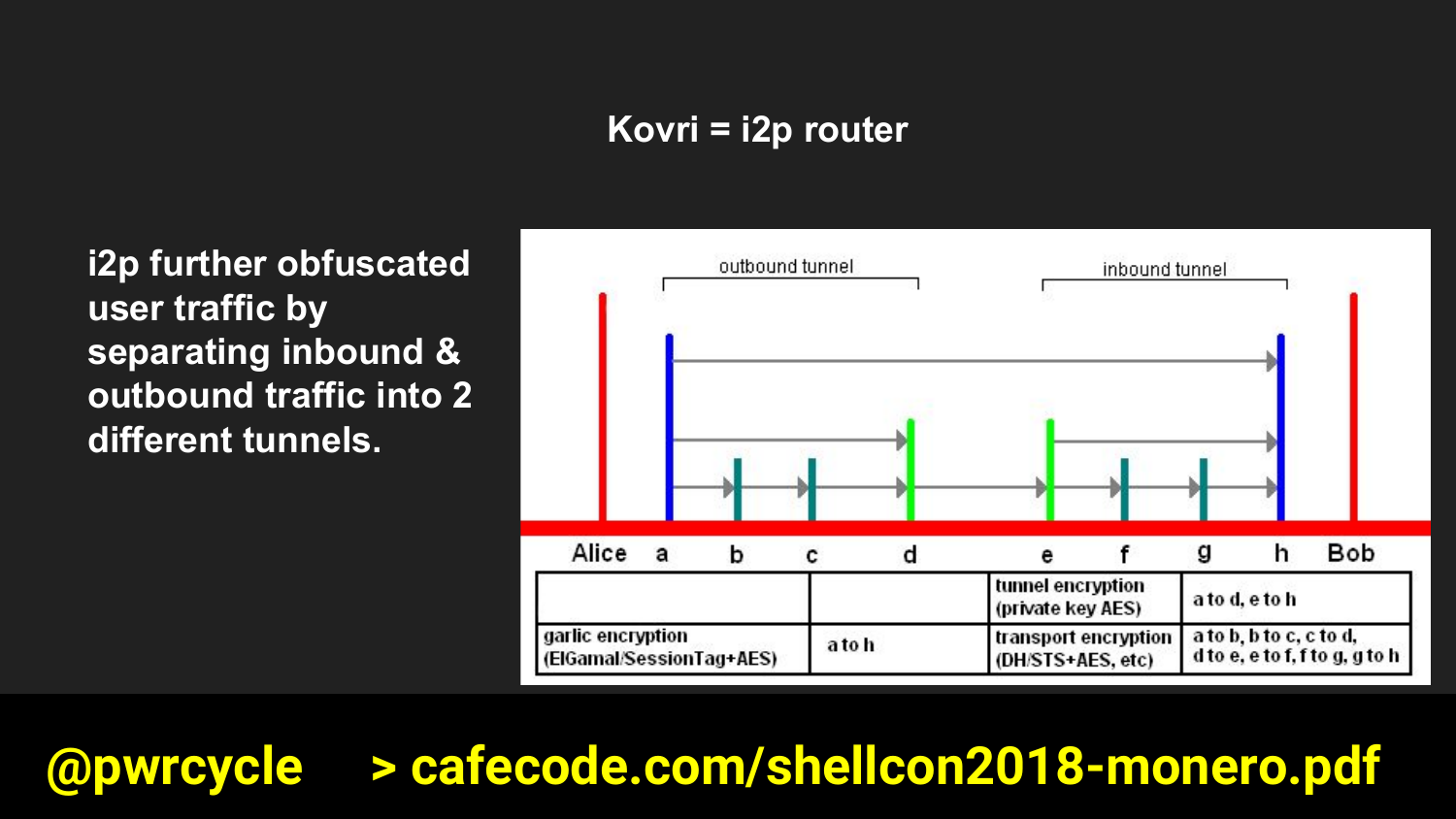### **Why are criminals adopting Monero?**

**Why are criminals using Monero instead of other crypto coins?**

- 1. **Anonymity**
- 2. **ASIC resistance**

**Monero's focus on privacy emphasizes decentralization. This means keeping mining in the reach of average users who use commodity hardware, instead of specialized, expensive centralized ASICs.**